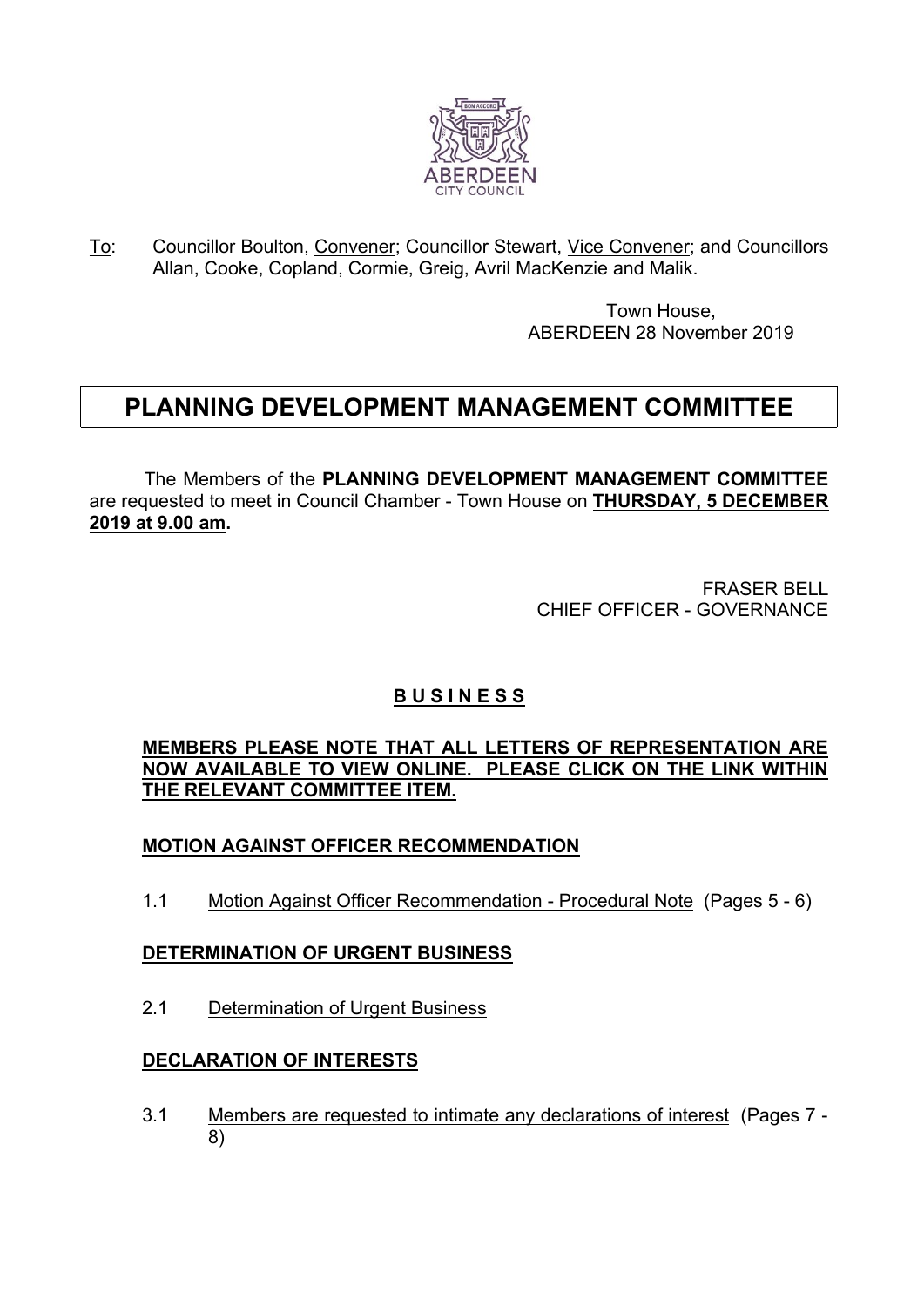#### **MINUTES OF PREVIOUS MEETINGS**

- 4.1 Minute of Meeting of the Planning Development Management Committee of 31 October 2019 - for approval (Pages 9 - 14)
- 4.2 Minute of Meeting of the Planning Development Management Committee (Visits) of 7 November 2019 - for approval (Pages 15 - 20)

#### **COMMITTEE PLANNER**

5.1 Committee Planner (Pages 21 - 22)

#### **GENERAL BUSINESS**

#### **WHERE THE RECOMMENDATION IS ONE OF APPROVAL**

6.1 Detailed Planning Permission - change of use of Ground and 1st Floor from class 4 (offices) to class 10 (non-residential institutions) - Old Stoneywood Church, Bankhead Road, Aberdeen (Pages 23 - 30)

Planning Reference – 191405

All documents associated with this application can be found at the following link and enter the reference number above:- [Link.](https://publicaccess.aberdeencity.gov.uk/online-applications/)

Planning Officer: Robert Forbes

6.2 Detailed Planning Permission for erection of 65-bed care home over 2, 3 and 4 storeys with associated landscaping, car parking and infrastructure - Marcliffe at Pitfodels, Aberdeen (Pages 31 - 50)

Planning Reference – 191074

All documents associated with this application can be found at the following link and enter the reference number above. [Link.](https://publicaccess.aberdeencity.gov.uk/online-applications/)

Planning Officer: Gavin Clark

6.3 Planning Permission in Principle - Residential led development comprising approximately 258 residential flats set over between 4 and 7 stories, 616 sq.m of class 1 (Retail) riverside park/open space and associated infrastructure - South Esplanade West, Aberdeen (Pages 51 - 84)